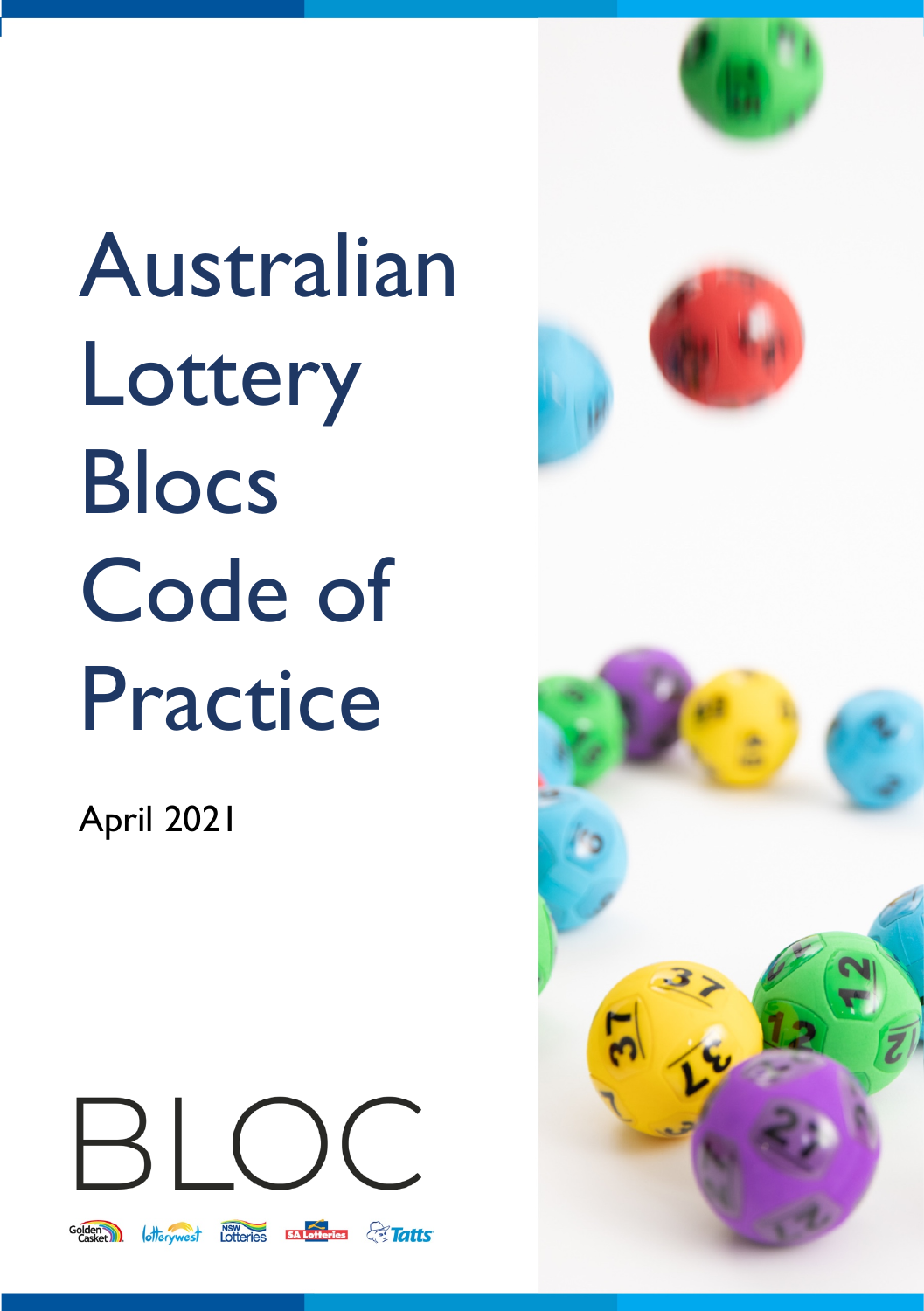# **Introduction**

Members of the lottery blocs in Australia are responsible for promoting and conducting the national lottery games in which they participate, as well as their own non-bloc games conducted within their respective jurisdictions.

The Australian lottery industry is tightly regulated by State and Territory governments and regulatory authorities. Members of the lottery blocs are further committed to their own agreed uniform standards of self-regulation as reflected within this voluntary Code of Practice.

This Code has been adopted by all members of the lottery blocs, which comprise the following lottery operators throughout Australia:













# **Queensland**

Golden Casket Lottery Corporation Limited (ABN 27 410 374 474) 180 Ann St, BRISBANE QLD 4000 Ph: (07) 3877 1000 | Fax: (07) 3877 1140 www.thelott.com

#### Western Australia

Lotterywest (Lotteries Commission of Western Australia) (ABN 78 531 150 466) 38 Station Street, SUBIACO WA 6008 Ph: 133 777 | Fax: (08) 9242 2577 www.lotterywest.wa.gov.au

# New South Wales &

#### Australian Capital Territory

New South Wales Lotteries Corporation Pty Limited (ABN 27 410 374 474/ ACN 142 890 195) 6 Memorial Drive, Granville, NSW, 2142 Ph: (02) 9752 5500 | Fax: (02) 9752 5511 www.thelott.com

## South Australia

Lotteries Commission of South Australia (ABN 52 457 906 721) State Administration Centre, Level 8, 200 Victoria Square, ADELAIDE SA 5000 Ph: (08) 8205 0700 Fax: (08) 8205 0740 and its Master Agent Tatts Lotteries SA Pty Ltd (ABN 41 146 245 007) 188 Richmond Road, Marleston SA 5033 Ph: (07) 3877 1000 | Fax: (07) 3877 1140 www.thelott.com

#### Victoria & Tasmania

Tattersall's Sweeps Pty Ltd (ABN 99 081 925 662) Level 21, Tower 2, 727 Collins Street, DOCKLANDS VIC 3008 Ph: (03) 8517 7777 | Fax: (03) 8517 7757 www.thelott.com

## Northern Territory

Tatts NT Lotteries Pty Ltd (ABN 18 146 244 984) Level 21, Tower 2, 727 Collins Street, DOCKLANDS VIC 3008 Ph: (03) 8517 7777 | Fax: (03) 8517 7757 www.thelott.com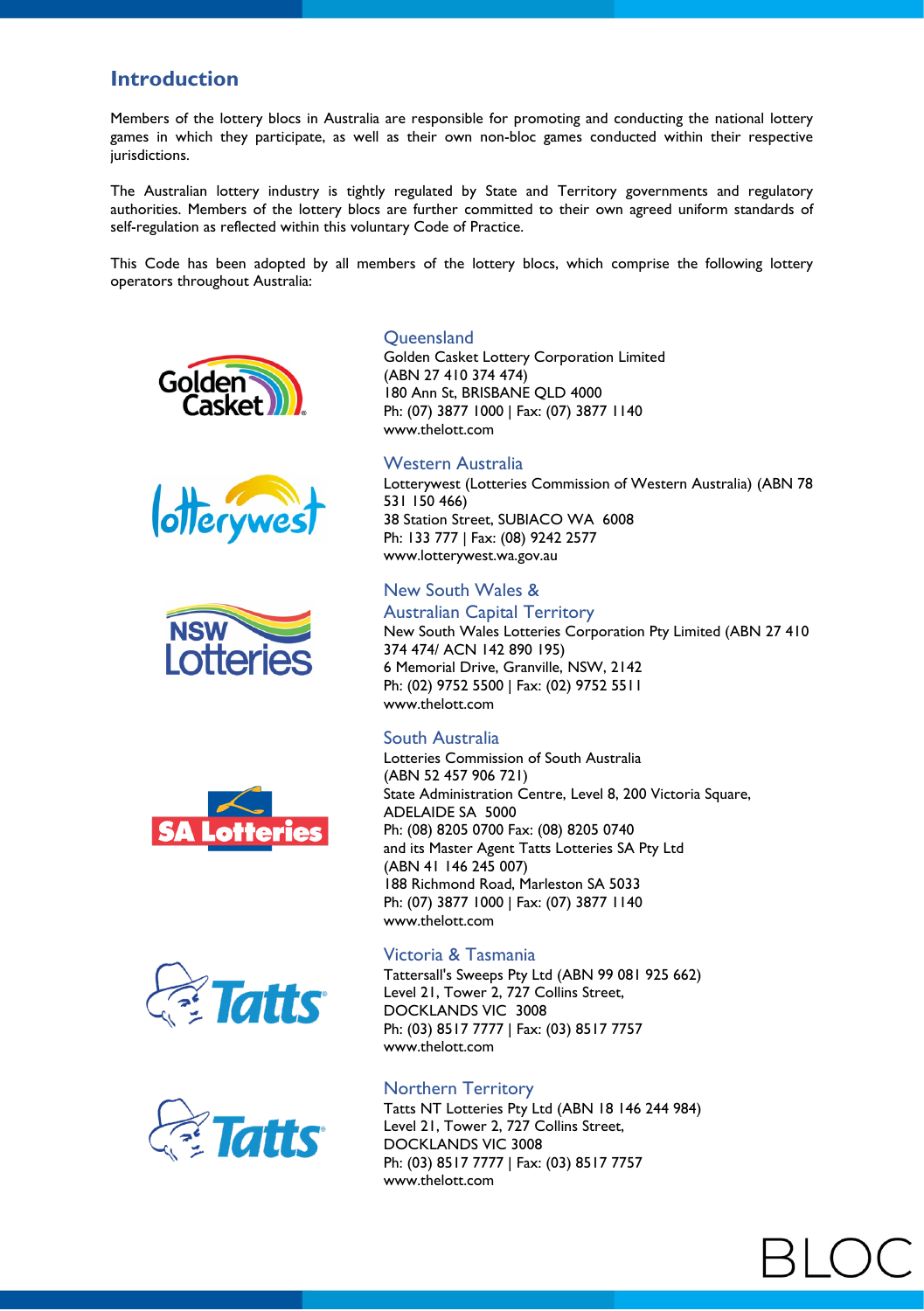The lottery blocs in Australia were founded on the principle of social responsibility and this remains a cornerstone of the blocs today.

This Code reflects the commitment of lottery bloc members to providing players with the very best lottery games and levels of service, delivered with the highest standards of integrity and credibility. The lottery blocs are further committed to optimising and balancing returns to all stakeholders within a socially responsible framework and ensuring the Australian lottery industry is recognised as one of the best in the world.

The Code incorporates principles that the signatories believe to be integral to the responsible provision of lottery games. The Code should be read in conjunction with the relevant lottery licences, legislation, regulations, codes of practice, enabling documentation, rules and procedures prescribed for each jurisdiction.

The signatories to this Code will provide an environment that encourages their retailers to promote the responsible conduct of lotteries.

In each jurisdiction, fair and accessible mechanisms are in place to ensure that customer comments or complaints are effectively addressed.

#### **1 Advertising**

- 1.1 Advertising will be conducted in a responsible manner in accordance with relevant advertising requirements contained within the respective lottery industry legislation, lottery licences, the Competition and Consumer Act 2010, regulations and codes of practice, and will not:
	- 1.1.1. Be false or misleading, particularly in relation to the chances of winning;
	- 1.1.2. Be of an offensive or indecent nature;
	- 1.1.3. Be targeted towards minors or people not of legal lottery playing age in each jurisdiction;
	- 1.1.4. Be explicitly or exclusively directed at vulnerable or disadvantaged groups.

## **2 Responsible Lottery Management**

- 2.1 Lottery games will be developed, promoted and sold in a responsible manner in accordance with specific legislation, regulation and/or codes of practice in each jurisdiction.
- 2.2 Lottery operators will maintain a commitment to harm minimisation.

# **3 Provision of Information**

- 3.1 To ensure players can make an informed choice about their participation in lottery games, information will be available regarding the prizes on offer and the chances of winning those prizes.
- 3.2 The relevant rules relating to the lottery games on offer will be made available to players.
- 3.3 Information regarding player support services will be readily available.
- 3.4 Winners of major prizes will be encouraged to seek independent financial advice about managing their win.

#### **4 Privacy**

- 4.1 Information about customers and winners will be protected and treated with the utmost confidentiality.
- 4.2 Customer requests for anonymity will be respected and any details of a prize win which will identify the winner will not be revealed without the prior permission of the winner.

## **5 Training**

- 5.1 Appropriate retailer training will be provided in the areas of product knowledge, customer service, responsible play and compliance requirements to ensure a high level of service is offered.
- 5.2 Staff training will be designed to incorporate the principles contained within this Code.

#### **6 Environmental Impact**

6.1 Lottery operators will maintain a commitment to reducing their environmental footprint in the development, promotion and sale of their lottery games.

 $310$